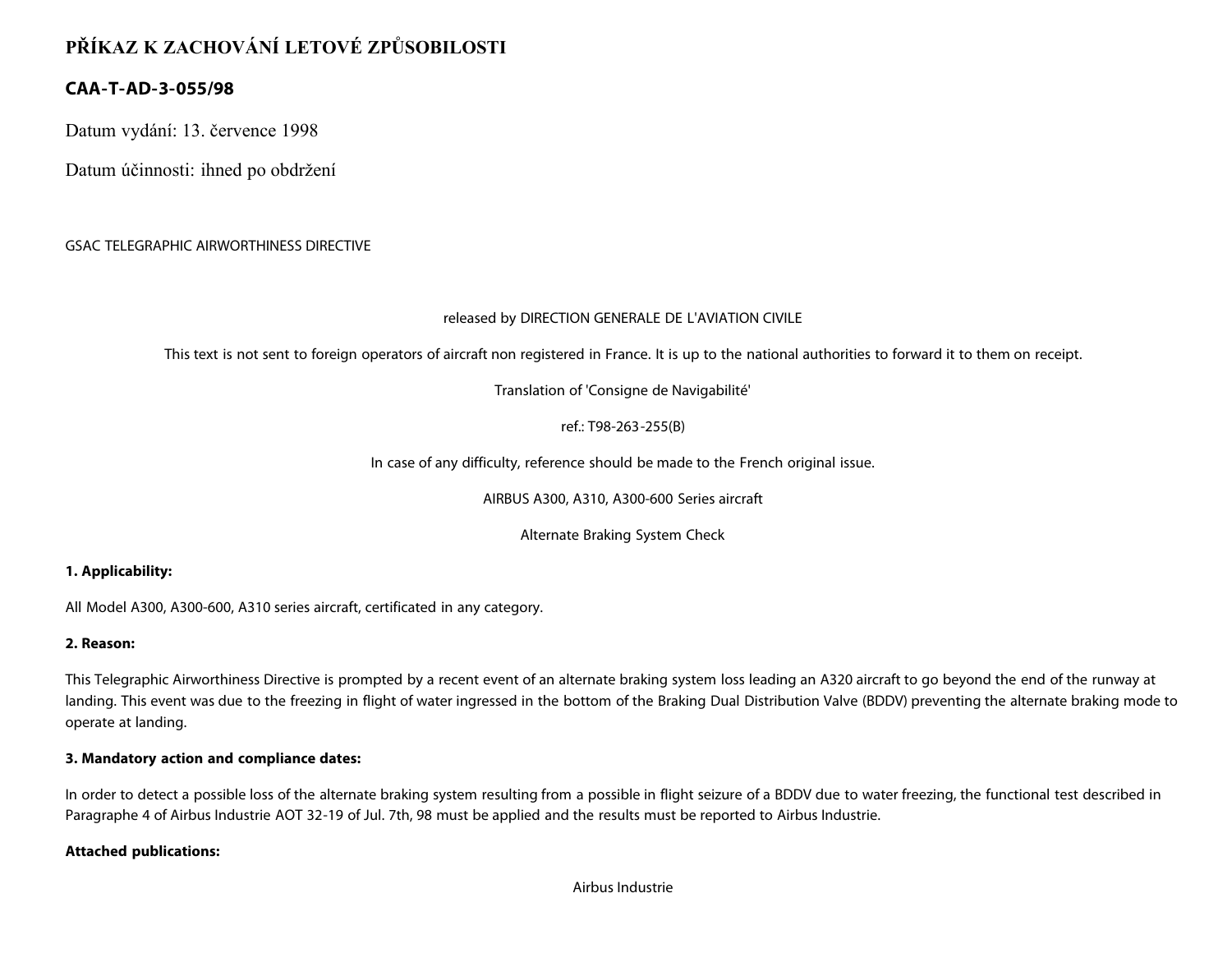#### AOT 32-19 of July 7th,

#### FOT 999.0062 of July 7th, 1998 (for A300)

#### FOT 999.0061 of July 7th, 1998 (for A300-600 and A310)

copies may be obtained from Airbus Industrie,1 Rond Point Maurice Bellonte, 31707 BLAGNAC Cedex France

#### **NOTE: Enquiries regarding the technical content of this AD should be made to:**

**DGAC France, SFACT/N.AT:**

**DGAC/SFACT/N.AT, 48 rue C Desmoulins, 92452 Issy les Moulineaux cedex,**

**Tel: ( 33) 1.41.09.45.09, Fax: ( 33) 1.41.09.42.20,( or 43.19)**

**or to**

**Airbus Industrie Al/EA:**

**1 Rond Point Maurice Bellonte, 31707 BLAGNAC Cedex France,**

**Tel: ( 33) 5.61.93.48.01, Fax:( 33) 5.61.93.45.80.**

**Effective date:** Upon receipt.

FLIGHT OPERATION TELEX - FLIGHT OPERATION TELEX

FLIGHT OPERATION TELEX - FLIGHT OPERATION TELEX

OUR REF: 999.0061/98 - MT/AB

DATE: 07-JULY-1998

SUBJECT: A310/A300-600 ALTERNATE BRAKING SYSTEM

1. REASON

THE PURPOSE OF THIS TELEX IS TO PROVIDE ALL A310/A300-600 OPERATORS WITH OPERATIONAL RECOMMENDATION FOLLOWING AN EVENT WHICH OCCURRED ON AN A320.

IT IS ASSOCIATED WITH AOT REF 32-19/07 JUL/98.

2. BACKGROUND

ON 21 MAY 1998, AN A320 DEPARTED THE RUNWAY JUST AFTER LANDING ON RUNWAY 24 AT IBIZA DUE TO THE LOSS OF NORMAL AND ALTERNATE BRAKING.

THE AIRCRAFT CAME TO A REST AFTER THE END OF THE RUNWAY WITH NOSE LANDING GEAR COLLAPSED.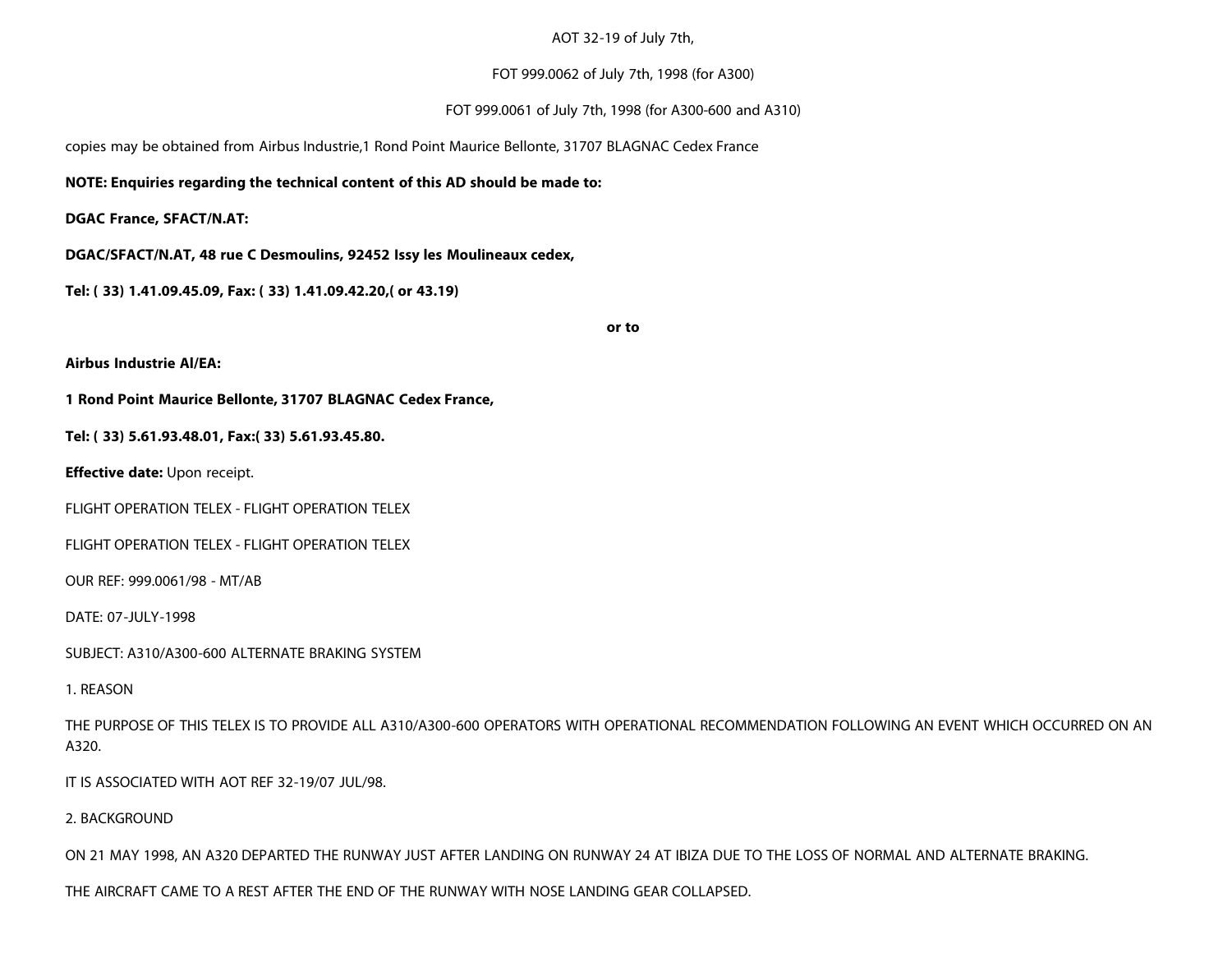ALL PASSENGERS AND CREW WERE EVACUATED SAFELY.

3. STATUS

THE FIRST RESULTS OF THE INVESTIGATION SHOW THAT THE LOSS OF AUTO BRAKE AND OF THE NORMAL BRAKING SYSTEM WAS DUE TO A DISAGREEMENT BETWEEN THE TWO BSCU CHANNELS FOLLOWING THE ACTION ON THE PUSHBUTTON TO SELECT THE AUTOBRAKE MODE.

THE NON AVAILABILITY OF THE ALTERNATE BRAKING SYSTEM WAS DUE TO THE FREEZING OF THE BRAKE DUAL DISTRIBUTION VALVE (BDDV) FURTHER TO WATER INGRESS IN THE VALVE COVER.

A BDDV OF SIMILAR DESIGN IS EMBODIED ON A310/A300-600 AIRCRAFT AND, AS A CONSEQUENCE OUT OF THESE FINDINGS, THIS FOT PROVIDES :

- RECOMMENDATIONS IN CASE OF LOSS OF BRAKING AT LANDING,

- THE PROCEDURE TO CHECK THE ALTERNATE BRAKING SYSTEM.

THE CAUSE OF THE LOSS OF "NORMAL BRAKING" WAS IDENTIFIED TO BE SPECIFIC TO THE A320 FAMILY. FOR FURTHER DETAILS, REFER TO THE AOT.

4. OPERATIONAL RECOMMENDATIONS

1/ IF DURING LANDING, NO BRAKING IS FELT :

- OVERRIDE THE AUTOBRAKE BY PRESSING THE BRAKE PEDALS

\* IF NO BRAKING IS AVAILABLE :

- USE FULL REVERSE THRUST

#### - BRAKE PEDALS RELEASE

- BRK - A/SKID ALTN-OFF'

- BRAKE PEDALS PRESS

LIMIT BRAKE PRESSURE TO APPROXIMATELY 1000 PSI.

\* IF STILL NO BRAKING :

- PARKING BRAKE USE

USE SHORT AND SUCCESSIVE PARKING BRAKE APPLICATIONS TO STOP THE AIRCRAFT. BRAKE ONSET ASYMMETRY MAY BE FELT AT EACH PARKING BRAKE APPLICATION. IF POSSIBLE DELAY THE USE OF PARKING BRAKE UNTIL LOW SPEED TO REDUCE THE RISK OF TYRE BURST AND LATERAL, CONTROL DIFFICULTIES.

2/ WHEN REQUIRED BY THE MAINTENANCE, CHECK THAT THE ALTERNATE BRAKING SYSTEM IS AVAILABLE (I.E. CHECK THAT THE BDDV IS NOT FROZEN AT THE END OF CRUISE) AS FOLLOWS :

- BRK - A/SKID ALTN-OFF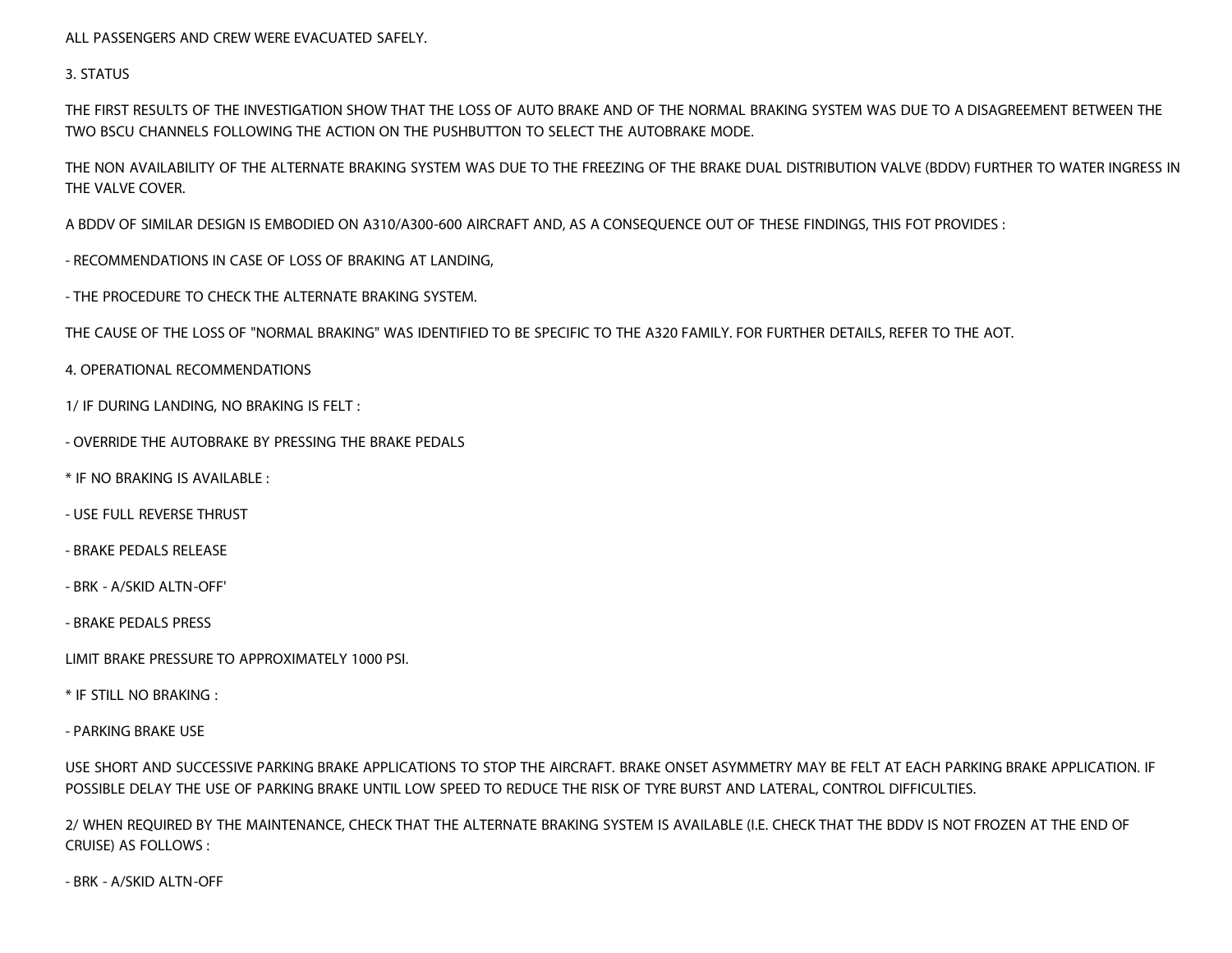- BRAKE PEDALS PRESS

- BRAKE PRESSURE (ON BRAKE PRESS IND.) CHECK

\* IF PRESSURE IS INDICATED :

THE ALTERNATE BRAKING SYSTEM WILL BE AVAILABLE AT LANDING.

\* IF NO PRESSURE IS INDICATED :

THE ALTERNATE BRAKING SYSTEM MAY NOT BE AVAILABLE AT LANDING.

MAINTENANCE ACTION IS DUE BEFORE THE NEXT FLIGHT.

- BRAKE PEDALS RELEASE

- BRK - A/SKID NORM-ON

IT IS TO BE NOTED THAT ANY WATER POTENTIALLY CONTAINED IN THE BDDV COVER AND WHICH HAS FROZEN WILL MELT IF THE AIRCRAFT FLIES AT LOWER ALTITUDE WHERE OUTSIDE AIR TEMPERATURE IS ABOVE ZERO DEGREE CELSIUS FOR PROLONGED PERIODS OF TIME.

#### 5. FOLLOW-UP

ALL A310/A300-600 OPERATORS WILL BE KEPT INFORMED ON THE PROGRESS OF THE PRESENT INVESTIGATION. A FURTHER UPDATE WILL BE PROVIDED AS SOON AS NEW INFORMATION IS AVAILABLE.

BEST REGARDS,

CHRISTIAN MONTEIL

DEPUTY VICE PRESIDENT

TRAINING AND FLIGHT OPERATIONS SUPPORT

SUBJECT: A300, A300-600, A310, A319, A320, A321, A330, A340 - ATA32 - ALTERNATE BRAKING SYSTEM CHECK

OUR REF: A300/A300-600/A310/A319/A320/A321/A330/A340

AOT 32-19/07 JUL 98

l. AIRCRAFT AFFECTED

ALL AIRBUS AIRCRAFT MODELS HAVING COMPLETED FIRST "A" CHECK SINCE DELIVERY.

2. REFERENCED DOCUMENTATION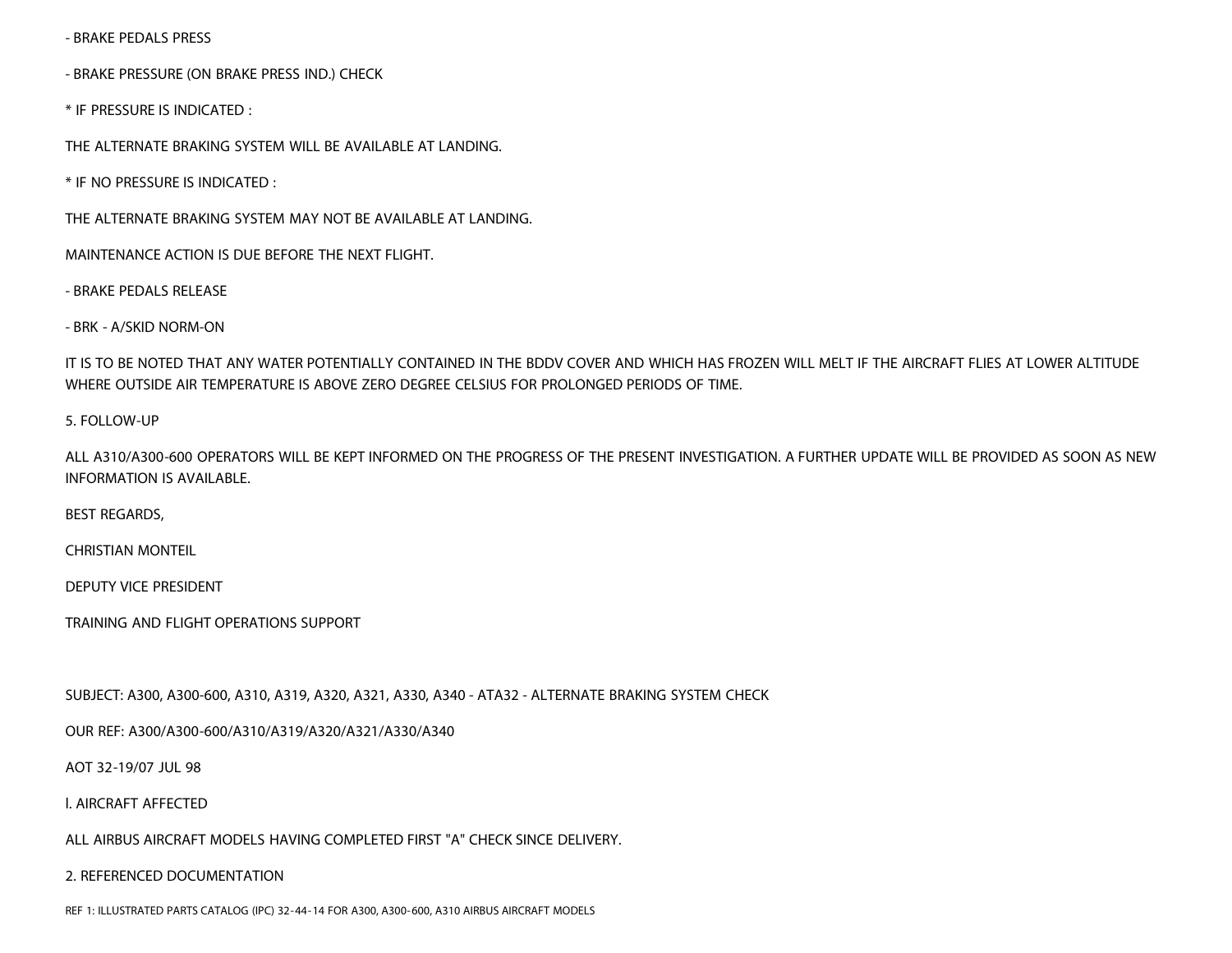REF 2: IPC 32-43-14 FOR A319, A320, A321, A330, A340 AIRBUS AIRCRAFT MODELS REF 3: FLIGHT OPERATION TELEX (FOT) 999.0062 DATED 07 JUL 98 FOR A300 AIRCRAFT REF 4: FOT 999.0061 DATED 07 JUL 98 FOR A300-600, A310 AIRCRAFT REF 5: FOT 999.0059 DATED 07 JUL 98 FOR A319, A320, A321 AIRCRAFT REF 6: FOT 999.0060 DATED 07 JUL 98 FOR A330, A340 AIRCRAFT REF 7: MESSIER BUGATTI CMM 32-43-14 FOR A300 B2 AIRCRAFT, COVER ITEM 03-120 REF 8: MESSIER BUGATTI CMM 32-46-34 FOR A300-600, A310, A319, A320, A321 AIRCRAFT, COVER ITEM 03-110 REF 9: MESSIER BUGATTI CMM 32-43-16 FOR A330, A340 AIRCRAFT, COVER ITEM 03-090 REF 10: MESSIER BUGATTI CMM 32-44-14 FOR A300 B2, A300B2K, A300B4, A300-600, A310 AIRCRAFT, COVER ITEM 03-100 REF 11: TELEGRAPHIC AIRWORTHINESS DIRECTIVE T98-262-120 (B) FOR A319/A320/A321 AIRCRAFT REF 12: TELEGRAPHIC AIRWORTHINESS DIRECTIVE T98-263-255 (B) FOR A300/A300-600/A310 AIRCRAFT REF 13: TELEGRAPHIC AIRWORTHINESS DIRECTIVE T98-264-075 (B) FOR A330 AIRCRAFT REF 14: TELEGRAPHIC AIRWORTHINESS DIRECTIVE T98-265-092 (B) FOR A340 AIRCRAFT 3.REASON

3.1. FACTS

ON 21 MAY 1998, AN A320 AIRCRAFT LEFT THE RUNWAY JUST AFTER LANDING ON RUNWAY 24 AT IBIZA.

THE AIRCRAFT CAME TO A REST BEYOND THE END OF THE RUNWAY WITH NOSE LANDING GEAR COLLAPSED.

ALL PASSENGERS AND GREW WERE EVACUATED SAFELY.

THE EVENT OCCURRED AT ABOUT 02H47 LOCAL TIME. WEATHER CONDITIONS WERE REPORTED TO BE GOOD, WITH NO SIGNIFICANT WIND.

THE INCIDENT IS BEING INVESTIGATED BY THE SPANISH ACCIDENT INVESTIGATION COMMISSION WITH THE ASSISTANCE OF THE UK AIR ACCIDENT INVESTIGATION BRANCH (AAIB) AND THE FRENCH BUREAU D'ENQUETE ACCIDENTS (BEA). AIRBUS INDUSTRIE IS PROVIDING THE AUTHORITIES WITH TECHNICAL ASSISTANCE.

THE EVENT RESULTED FROM ABSENCE OF BRAKING IN BOTH NORMAL AND ALTERNATE MODES.

3.1.l.NORMAL BRAKING SYSTEM

THE INVESTIGATIONS PERFORMED SO FAR REVEAL THAT THE NORMAL BRAKING SYSTEM WAS LOST AT TOUCHDOWN DUE TO AN UNEXPECTED BRAKE STEERING CONTROL UNIT (BSCU) PECULIARITY AT AUTOBRAKE SELECTION IN FLIGHT.

THIS IS SPECIFIC ONLY TO A319, A320, A321 BSCU AND IS PLANNED TO BE ADDRESSED IN THE NEXT BSCU STANDARD 8 TO BE CERTIFIED FIRST PART OF 1999.

TFU 324234043 IS PLANNED TO BE ISSUED IN JULY 1998 TO PROVIDE DETAILED INFORMATION ON THIS BSCU ISSUE FOR A319, A320, A321 OPERATORS.

PARAGRAPH 3 OF FOT REF 5 PROVIDES THE A319, A320 AND A321 OPERATORS WITH SPECIFIC OPERATIONAL RECOMMENDATIONS REGARDING AUTOBRAKE SELECTION AND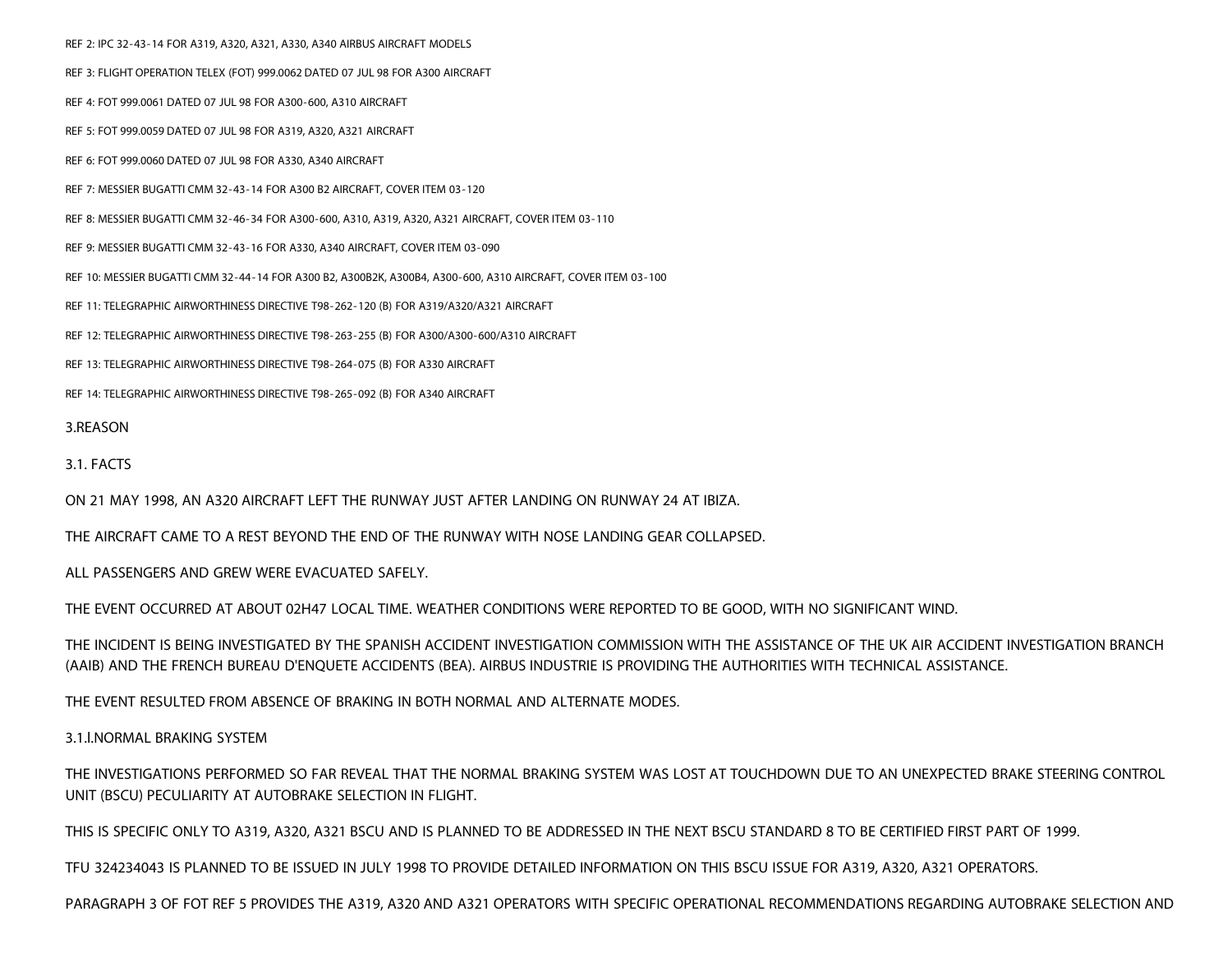BSCU RESET IN THE EVENT OF BSCU FAULT ECAM WARNING AT AUTOBRAKE SELECTION.

NOTE: THE ABOVE EXPLAINED SCENARIO IS A VERY PARTICULAR ONE, BUT THERE CAN BE OTHER REASONS FOR LOSS OF THE NORMAL BRAKING SYSTEM ON ALL TYPES OF AIRBUS AIRCRAFT.

3.1.2.ALTERNATE BRAKING SYSTEM

INTENSIVE AIRCRAFT AND LABORATORY TESTS HAVE CLEARLY SHOWN THAT THE ABSENCE OF BRAKING ON THE ALTERNATE BRAKING SYSTEM RESULTED FROM A SEIZING OF THE ALTERNATE BRAKE DUAL DISTRIBUTION VALVE (BDDV), IPC REF 1 AND REF 2.

THE SEIZING OF THE BDDV WAS CAUSED BY THE FREEZING OF 33 CUBIC CENTIMETRES OF WATER FOUND IN THE BDDV COVER (REF 7, REF 8, REF 9 AND REF 10) LOCATED AT THE BOTTOM OF THE BDDV.

IT IS ASSUMED THAT THE FREEZING OCCURRED DURING THE CRUISE AND THAT THERE WAS NOT ENOUGH TIME BETWEEN THE END OF THE CRUISE AND THE LANDING FOR THE ICE TO MELT.

IT WAS ALSO FOUND THAT THE RUBBER SEALANT NORMALLY APPLIED TO THE JUNCTION AREA OF THE BDDV BODY AND THE COVER WAS MISSING.

A SIGNIFICANT CONCENTRATION OF DETERGENT WAS ALSO EVIDENT IN THE WATER REMOVED FROM THE BDDV COVER.

THE REASONS FOR THE MISSING SEAL AND FOR WATER INGRESS ARE NOT YET ESTABLISHED.

FURTHER ANALYSIS, TESTS AND INVESTIGATIONS ARE IN PROGRESS TO UNDERSTAND THE CAUSE OF THIS ANOMALY.

NOTE: THOUGH IT WAS NOT APPLIED DURING THE REPORTED EVENT, THE PARKING BRAKE WAS AVAILABLE.

3.2.CONSEQUENCES

THE NON COMPLIANCE WITH THE RECOMMENDATIONS OF THE PRESENT AOT CAN LEAD TO ABSENCE OF BRAKING ON THE ALTERNATE BRAKING SYSTEM.

THE ACTIONS CONTAINED IN THIS AOT WILL BE RENDERED MANDATORY BY THE ISSUE OF FRENCH DGAC "CONSIGNES DE NAVIGABILITE" (I.E. AIRWORTHINESS DIRECTIVES (AD) REF 11, REF 12, REF 13 AND REF 14), PLANNED FOR THE 8TH OF JULY 1998.

3.3.AIM

THE AIM OF THIS AOT IS TO ENSURE RELIABLE FUNCTIONING OF THE ALTERNATE BRAKING SYSTEM BY PREVENTING A DORMANT FAILURE ON THIS SYSTEM.

THIS WILL BE ACHIEVED BY A WEEKLY IN-FLIGHT CHECK OF THE SYSTEM.

THIS ACTION IS TEMPORARY PENDING APPLICATION OF CORRECTIVE ACTIONS PLANNED TO BE AVAILABLE BY THE END OF JULY 1998 FOR A TEMPORARY MEASURE, FOLLOWED BY A FINAL SOLUTION TO BE DEFINED IN THE COMING MONTHS.

4.SHORT TERM ACTION

4.l. PLANNING AND MANPOWER

4.l.1.DEADLINE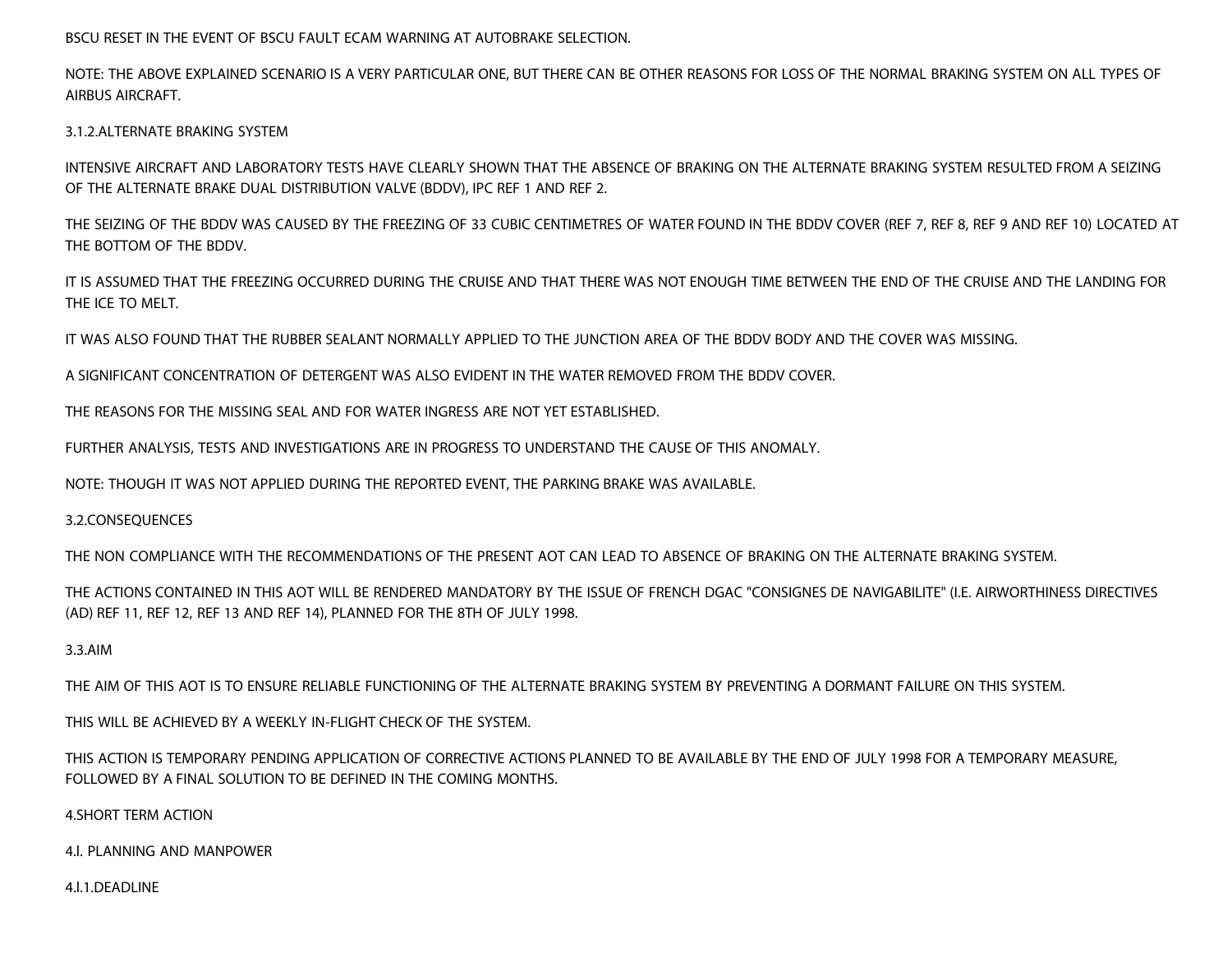AIRBUS INDUSTRIE REQUIRES THAT THE FIRST APPLICATION OF THIS ALTERNATE BRAKING SYSTEM IN-FLIGHT CHECK IS COMPLETED WITHIN TEN DAYS FOLLOWING THE ISSUE DATE OF THIS AOT.

FOR THE NEWLY DELIVERED AIRCRAFT, THIS REQUIREMENT IS APPLICABLE WITHIN THE 10 DAYS FOLLOWING THEIR FIRST "A" CHECK.

4.1.2.INTERVAL

THIS AOT HAS TO BE PERFORMED ON A WEEKLY BASIS (NOT TO EXCEED 9 CALENDAR DAYS) PENDING APPLICATION OF THE TEMPORARY MEASURE PLANNED TO BE MADE AVAILABLE BY THE END OF JULY 1998.

#### 4.1.3.MANPOWER

THIS AOT DOES NOT REQUIRE A MAINTENANCE TASK.

AS DESCRIBED IN PARAGRAPH 4.2., IT ONLY REQUESTS A PAPERWORK TASK FOR IN-FLIGHT CHECKS TO BE PERFORMED BY FLIGHT CREWS DURING REVENUE FLIGHTS ACCORDING TO REF 3, REF 4, REF 5 AND REF 6.

THEREFORE, NO SPECIFIC ELAPSED TIME IS SPECIFIED IN THE PRESENT AOT.

#### 4.2.DESCRIPTION

AFTER ENQUIRY, IT HAS BEEN CONCLUDED THAT THERE IS NO EASY AND RELIABLE MEANS TO CHECK THE PRESENCE OF WATER IN THE BDDV COVER THROUGH A MAINTENANCE TASK ON A SHORT TERM BASIS.

CONSEQUENTLY, IT IS REQUESTED TO IDENTIFY THE VALVES POTENTIALLY AFFECTED BY WATER INGRESS THROUGH AN IN-FLIGHT CHECK OF THE ALTERNATE BRAKING SYSTEM TO BE PERFORMED BY THE FLIGHT CREW.

THE DETAILS OF THE CHEGK PROCEDURE ARE PROVIDED IN PARAGRAPH 4 OF FOT REF 3 FOR A300 AIRCRAFT, PARAGRAPH 4 OF FOT REF 4 FOR A300-600/A310 AIRCRAFT, PARAGRAPH 3 OF FOT REF 5 FOR A319/A320/A321 AIRCRAFT AND PARAGRAPH 4 OF FOT REF 6 FOR A330/A340 AIRCRAFT.

THROUGH THIS AOT, AIRBUS INDUSTRIE REQUEST THAT FOR EACH AIRCRAFT, THE OPERATORS PLAN AND PERFORM THIS IN-FLIGHT CHECK.

FOR THIS PURPOSE, IT IS REQUESTED TO IDENTIFY FOR EACH AIRCRAFT ONE OF THE LONGEST FLIGHT TIMES AMONG THE SCHEDULED FLIGHTS WITHIN EACH INTERVAL.

TO IDENTIFY THE PRESENCE OF A SUFFICIENT AMOUNT OF WATER TO FREEZE A VALVE, THE WATER HAS TO HAVE ENOUGH TIME TO FREEZE. SO, THE LONGER THE FLIGHT, THE MORE REALISTIC THE IN FLIGHT ALTERNATE BRAKING SYSTEM CHECK IS.

THE CHECK HAS TO BE DONE AT THE END OF THE CRUISE, BEFORE THE DESCENT. IT IS THE PART OF THE FLIGHT IN WHICH VALVE FREEZING WILL BE THE MOST LIKELY TO OCCUR.

ONCE THE FLIGHT IS SELECTED, IT IS REQUESTED TO INFORM THE CREW ABOUT THE NEED TO PERFORM THE ALTERNATE BRAKING SYSTEM CHECK DURING THIS PARTICULAR FLIGHT AS PER PARAGRAPH 4 OF FOT REF 3 FOR A300 AIRCRAFT, PARAGRAPH 4 OF FOT REF 4 FOR A300-600/A310 AIRCRAFT, PARAGRAPH 3 OF FOT REF 5 FOR A319/A320/A321 AIRCRAFT AND PARAGRAPH 4 OF FOT REF 6 FOR A330/A340 AIRCRAFT.

IN CASE THE CHECK REVEALS THAT THE VALVE IS DEFECTIVE, MAINTENANCE ACTION HAS TO BE PERFORMED.

THEREFORE, IT IS ADVISED TO SELECT A FLIGHT WITH A DESTINATION WHERE MAINTENANCE IS AVAILABLE.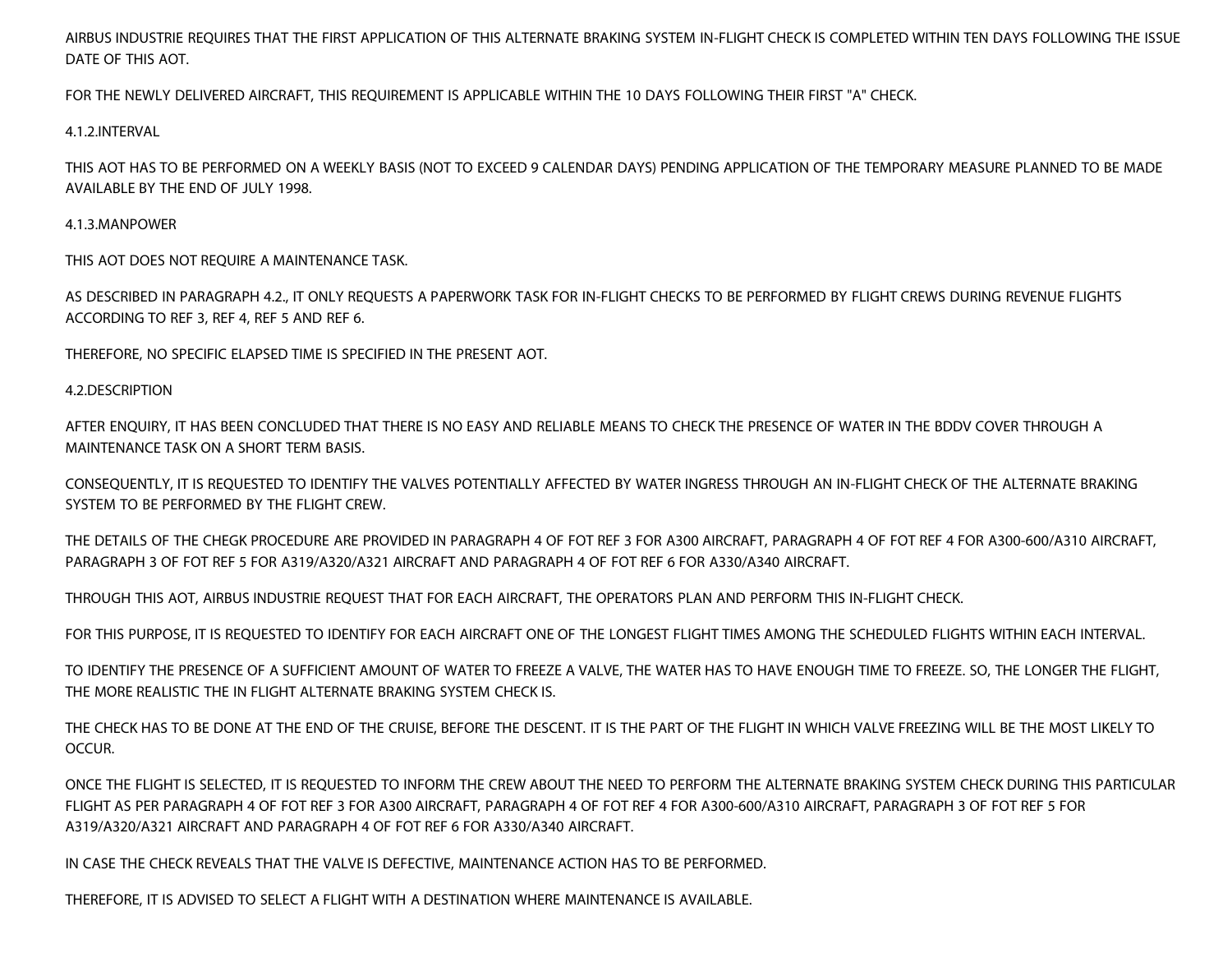IN TERMS OF MAINTENANCE ACTION, THE REPLACEMENT OF THE BDDV IS RECOMMENDED.

IN CASE NO SPARE IS AVAILABLE, PLEASE CONTACT AIRBUS FOR FURTHER ADVICE.

NOTE 1: IT IS STRONGLY ADVISED TO AVOID HIGH PRESSURE CLEANING IN THE LANDING GEAR BAY.

NOTE 2: AS FAR AS NO TEMPORARY SOLUTION IS AVAILABLE AND THE CAUSE FOR WATER INGRESS IS NOT UNDERSTOOD, IT IS REQUESTED THAT NO MAINTENANCE ACTION IS PERFORMED ON AIRCRAFT ON THE BDDV SEAL AT THE JUNCTION AREA BETWEEN THE COVER AND THE BODY OF THE BDDV (NO SEAL REPLACEMENT, REMOVAL, TEST, ETC).

43.MATERIAL AND TOOLING

NO SPECIFIC MATERIAL AND TOOLING IS NECESSARY FOR THE ACCOMPLISHMENT OF THIS AOT.

5.FURTHER ACTION

A TEMPORARY SOLUTION IS PLANNED TO BE MADE AVAILABLE BY THE END OF JULY 1998.

AS THE EXTENT OF THE BDDV ICING POSSIBILITIES ON THE AIRBUS FLEET IS NOT YET KNOWN, IT MAY HAPPEN THAT THERE WILL NOT BE ENOUGH SPARES TO REPLACE DEFECTIVE VALVES.

THE AIM OF THIS TEMPORARY SOLUTION IS TO REPAIR THE DEFECTIVE VALVES TO AVOID GROUNDING OF THE AIRCRAFT.

FOR THE TIME BEING, SUCH TEMPORARY SOLUTION WILL HAVE TO BE APPLIED ONLY ON DEFECTIVE VALVES.

THE OBJECTIVE IS TO DEVELOP A FINAL SOLUTION IN THE COMING MONTHS.

MORE INFORMATION ON THIS SUBJECT, WITH A TENTATIVE PLANNING, WILL BE PROVIDED THROUGH THE APPROPRIATE MEDIA IN DUE TIME.

6.AOT APPROVAL

THIS AOT IS APPROVED BY THE FRENCH AIRWORTHINESS AUTHORITIES (DGAC).

7.REPORTING/ACKNOWLEDGEMENT

OPERATORS ARE REQUESTED TO ACKNOWLEDGE RECEIPT OF THIS AOT TO R.LASCOURS AI/SE-Q (SITA CODE TLSBT7X, FAX NUMBER 33 (0)5 61 30 00 79) WITHIN 48 HOURS AFTER RECEIPT. THIS ACKNOWLEDGEMENT CAN BE MADE THROUGH THE AIRBUS RCSR OFFICE WHERE AVAILABLE.

IN-FLIGHT ALTERNATE BRAKING SYSTEM CHECK RESULTS ARE TO BE SENT TO AIRBUS CUSTOMER SERVICES, ENGINEERING AND TECHNICAL SUPPORT, ATTENTION MR ZANDERIGO, AI/SE-E32, PHONE NUMBER 33 (0)5 61 93 40 38, FAX NUMBER 33 (0)5 61 93 32 73, SITA CODE TLSBW7X, AS SOON AS POSSIBLE, AFTER THE AOT APPLICATION. IT IS SUGGESTED TO PROVIDE AIRBUS WITH CHECK RESULTS BEFORE THE END OF JULY AND THEN LATER ON, ONLY IF ANOMALIES ARE DETECTED.

QUESTIONS ABOUT THE TECHNICAL CONTENT OF THE AOT ARE TO BE ADDRESSED TO MR ZANDERIGO.

#### R.LECOMTE

VICE PRESIDENT